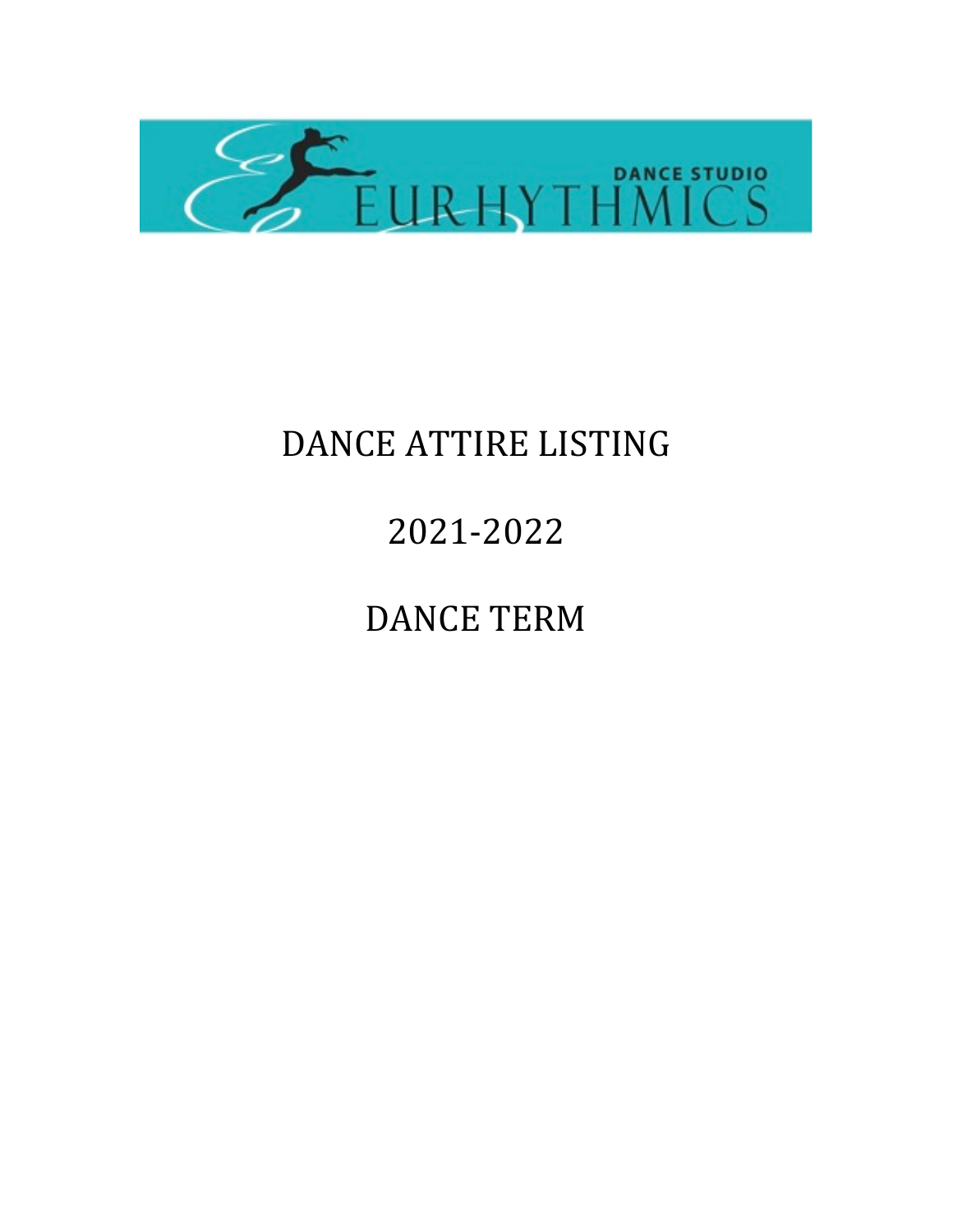## Dress Code Requirements

Eurhythmics Dance Studio, Inc. maintains a dress code to encourage concentration and a sense of inclusiveness (variations in attire can be distracting and contribute to feelings of inequality). Uniformity in dancewear allows the teachers to assess how well the students are implementing the technique being taught, problems with alignment, and other important aspects of dance training.

- Students should carry their dancewear, shoes, and other belongings in a dance bag. Please print your child's name on the bag as well as on all of its contents.
- Dancewear is to be kept in good repair and laundered on a regular basis.
- Boys age 10 and older must wear a dance belt.
- Watches, and/or jewelry should not be worn to class.
- Dance shoes should never be worn outside.
- Female students should wear their hair tightly secured and styled away from the face; a neat bun is required for all ballet, jazz, tap, acro, strength and conditioning and musical theatre classes. Hair up and off the face for Hip Hop is preferred.
- Students are expected to observe good personal hygiene habits. Deodorant is required for students age 10 and older.

| <b>Class</b>                       | <b>Boys</b>                                                                                           | <b>Girls</b>                                                                                                                                                                                                                                                  |
|------------------------------------|-------------------------------------------------------------------------------------------------------|---------------------------------------------------------------------------------------------------------------------------------------------------------------------------------------------------------------------------------------------------------------|
| Preschool and sessional<br>classes | Black or Navy shorts, white<br>T-shirt, black ballet shoes.<br>(Black tap shoes may be)<br>required.) | Pink leotard, pink tights or<br>pink socks, pink ballet skirt<br>pink ballet shoes. (Black tap<br>or party shoes required for<br>tap session)                                                                                                                 |
| Pre-Primary and Primary<br>Ballet  | Navy shorts, white T-shirt,<br>white ballet shoes.                                                    | Sleeveless, or short sleeve,<br>scoop neck Polyester-<br>cotton lycra*(PCL) leotard<br>with matching skirt, pale<br>pink. Pink soft ballet<br>slippers with elastics and<br>short pink socks. Leotard:<br>Mondor styles. Skirt also<br>available from Mondor. |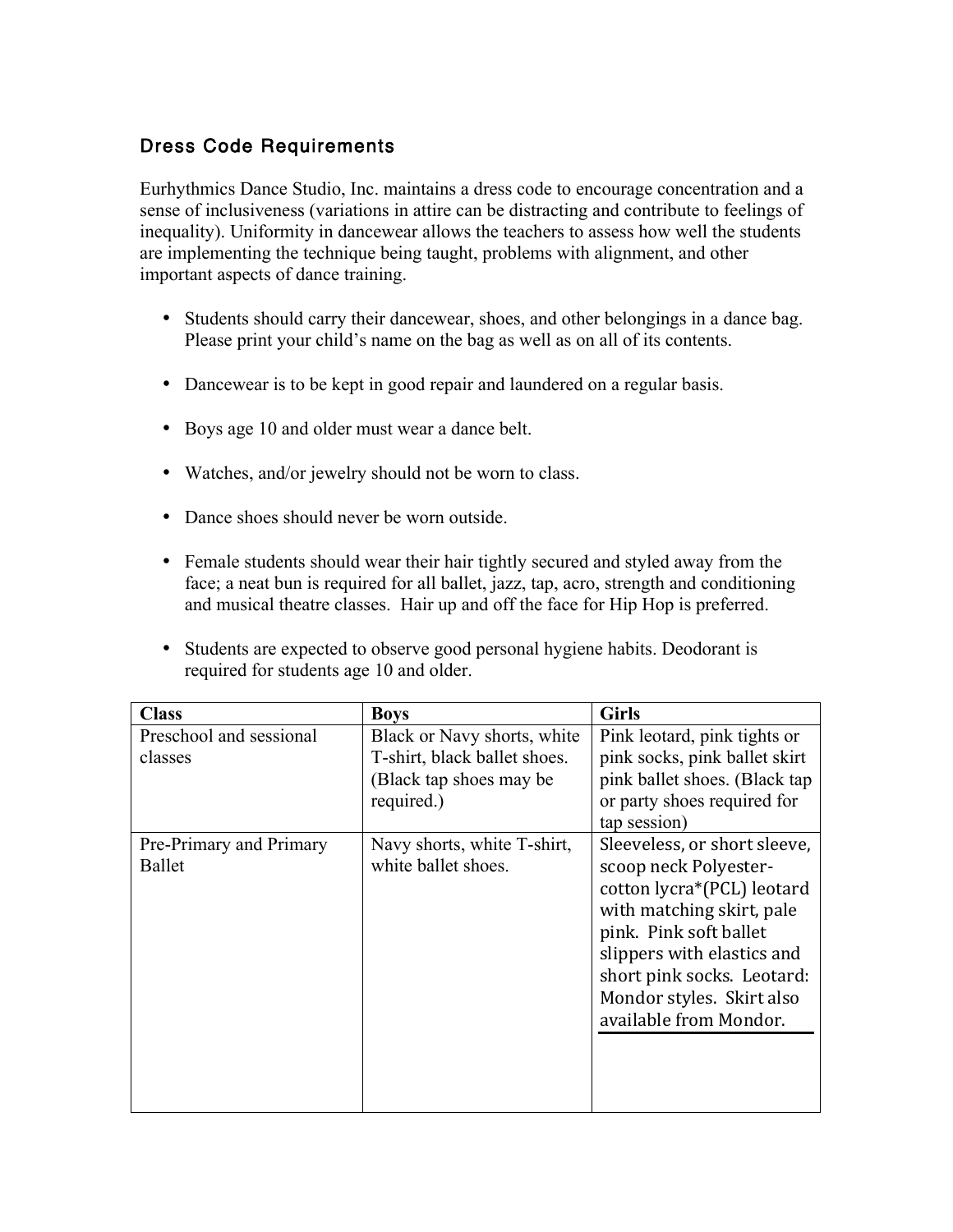| Ballet Grades 1&2                                                                                                                                                                          | Navy shorts, white T-shirt,<br>white ballet shoes.                                    | Sleeveless scoop neck PCL<br>leotard, NAVY, with<br>matching elastic belt.<br>Pink soft ballet slippers<br>with elastic and short pink<br>socks Mondor #167.<br>Leotard: Mondor style<br>#1635 (no shorts or skirts<br>permitted)                                                                                                                                                                                                                                                                                                                                                                                                                                       |
|--------------------------------------------------------------------------------------------------------------------------------------------------------------------------------------------|---------------------------------------------------------------------------------------|-------------------------------------------------------------------------------------------------------------------------------------------------------------------------------------------------------------------------------------------------------------------------------------------------------------------------------------------------------------------------------------------------------------------------------------------------------------------------------------------------------------------------------------------------------------------------------------------------------------------------------------------------------------------------|
| Ballet Grades 3 - 5                                                                                                                                                                        | Navy shorts, white T-shirt,<br>white ballet shoes.                                    | Sleeveless pinch front PCL<br>leotard, NAVY, with<br>matching elastic belt.<br>Pink convertible nylon<br>ballet tights Mondor style<br>#314 or #319. Pink soft<br>ballet slippers with pink<br>elastics. Leotard: Mondor<br>style #1633 (no shorts or<br>skirts)                                                                                                                                                                                                                                                                                                                                                                                                        |
| <b>CHARACTER ATTIRE</b><br><b>REQUIRED FOR BALLET</b><br><b>GRADES 1 THROUGH 5</b><br>*Please note that this attire<br>should be brought to all of<br>your lessons throughout the<br>year. | Boys will require black<br>character shoes as well – to<br>be brought to every lesson | Character Skirt - should be<br>full circle or gathered (the<br>former style is preferred)<br>The ideal material is a heavy<br>polyester gaberdine or a<br>heavy polyester cotton<br>blend. The preferred color is<br>black. Ribbon trim of the<br>instructors choice at the<br>bottom edge of the skirt in<br>colors complimentary to the<br>students leotard should be<br>added. (Colors preferred are<br>red, navy and green) Skirt<br>length should fall between<br>the bottom of the knee and<br>mid-calf (usually measure 2-<br>3inched below the dancers<br>knee.<br>-these skirts are also<br>available to purchase at<br>some dancewear shops<br>(listed below) |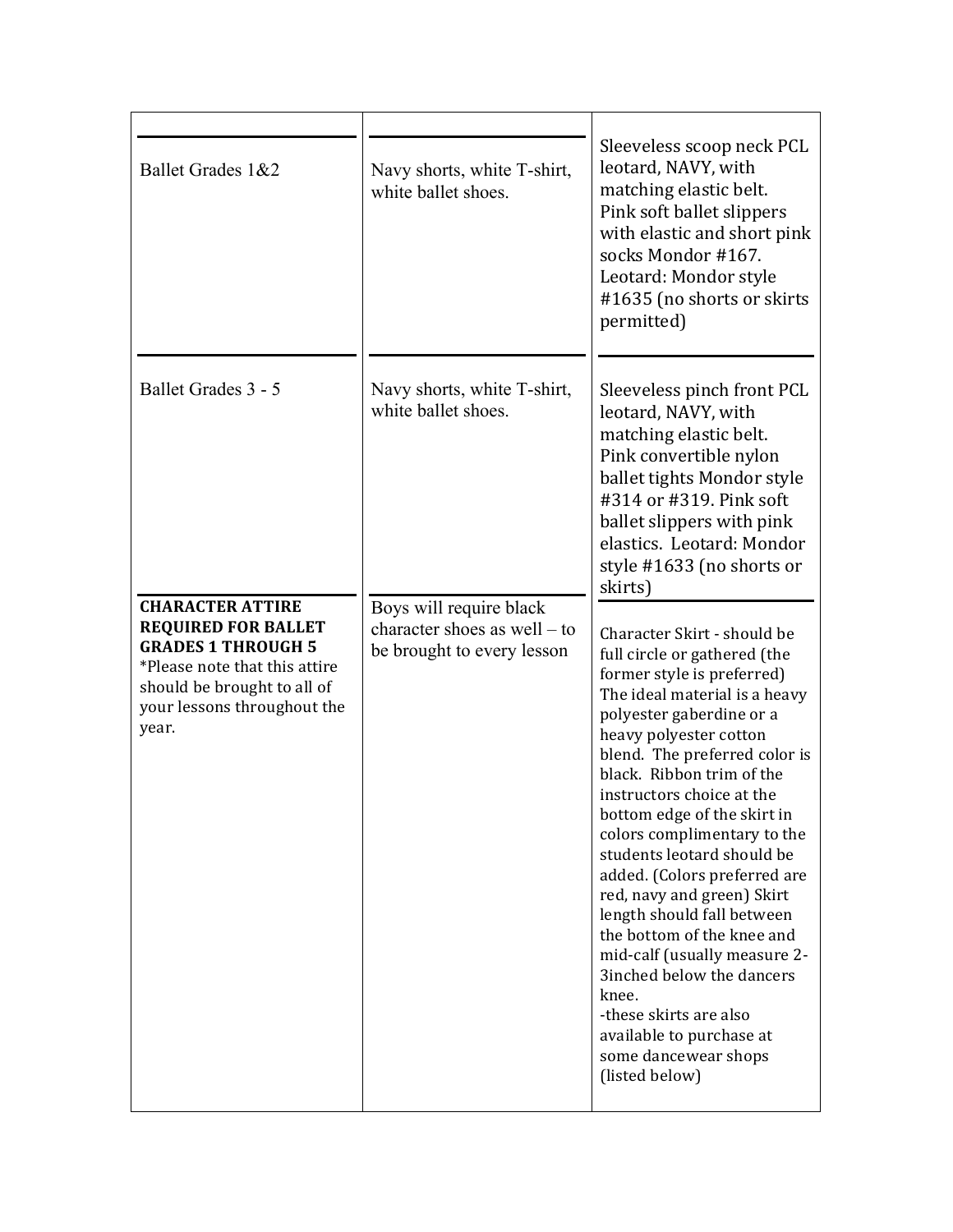|                                                              |                                                                                                                                                                                                                                                                                                           | <b>Character Shoes - both</b><br>leather or canvas top<br>character shoes with pink<br>elastic across the instep are<br>acceptable<br>Grades 1 and 2 - a low<br>heel is required<br>Grades 3 to 5 - dancers<br>have the option of a 1-1/4                                                                                                                                                                                                                                                                                                                                                                                                                       |
|--------------------------------------------------------------|-----------------------------------------------------------------------------------------------------------------------------------------------------------------------------------------------------------------------------------------------------------------------------------------------------------|-----------------------------------------------------------------------------------------------------------------------------------------------------------------------------------------------------------------------------------------------------------------------------------------------------------------------------------------------------------------------------------------------------------------------------------------------------------------------------------------------------------------------------------------------------------------------------------------------------------------------------------------------------------------|
| <b>Major Levels -</b><br>(intermediate foundation<br>and up) | Males are required to wear<br>a white leotard or well fitted<br>short sleeved t-shirt worn<br>tucked into stirrup tights.<br>Tights may be black or<br>navy<br>White socks to be worn<br>over tights and white<br>canvas or leather soft ballet<br>shoes with elastic. Split sole<br>shoes are permitted. | Black spaghetti strapped<br>bodysuit, convertible pink<br>nylon tights, pink soft pointe<br>shoes with ribbons - pointe<br>shoes (if permission given<br>by instructor, to be brought<br>to all lessons - the dancer<br>will be notified if they are<br>ready to start pointe work)<br>(no shorts or skirts<br>permitted)<br>*dancers are reminded to<br>purchase a bodysuit in<br>which their bra can be<br>hidden, no sports bras<br>please.<br>*No messy buns or bangs -<br>you are in the majors now<br>and self discipline is a must<br>at this level.<br>*Please be reminded that if<br>you are ready for pointe<br>work, you MUST make an<br>appointment |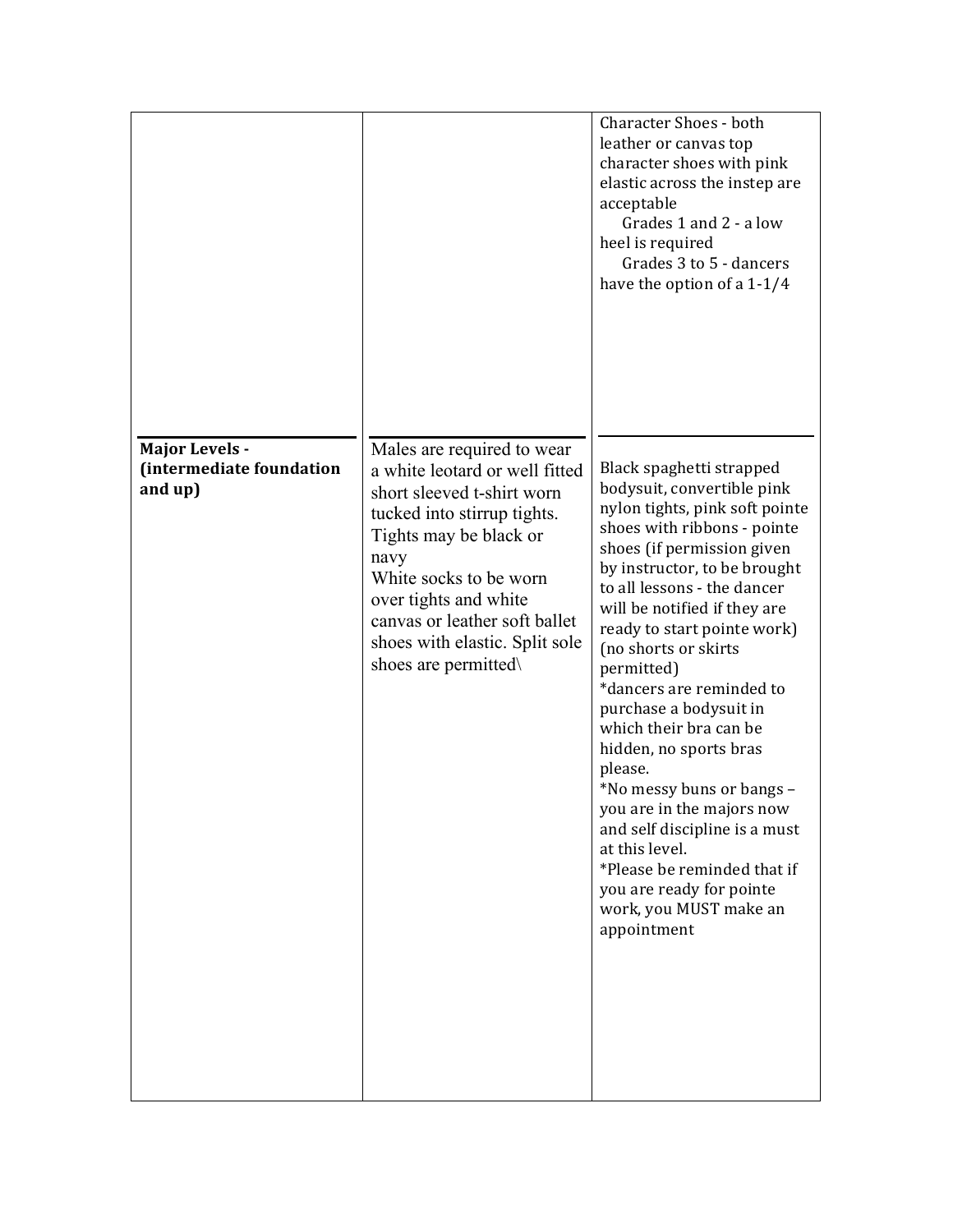| Jazz and/or musical theatre,<br>and Tap Programs | Black or Navy shorts, fitted<br>white T-shirt, white socks,<br>black jazz shoes.<br>For Primary and/or Junior<br>Level 1 Jazz – black ballet<br>slipper<br>For Junior Level 2 Jazz and<br>$up$ – black split sole jazz<br>shoe<br>For all levels of Tap – black<br>split sole tap shoe | - Black bodysuit (any<br>style), beige tights<br>(convertible tights are<br>recommended) and form<br>fitted dance shorts<br>-Absolutely no tank tops,<br>t-shirts, sweatshirts etc<br>are allowed<br>For Pre-Primary level,<br>dancers may continue in<br>their pre-primary ballet<br>attire or parents have the<br>option of purchasing the<br>Primary jazz attire (see<br>below)<br>For Primary and/or Junior<br>Level 1 Jazz-black ballet<br>slipper<br>For Junior Level 2 - Inter<br>2 Jazz-Black split sole<br>jazz shoe<br>- For Inter Level 3 and up<br>- beige split sole jazz shoe<br>(*please note that this<br>may change due to<br>costuming based on the<br>instructors choice)<br>*** All hair must be in a<br>proper bun – using hair<br>nets and bobby pins<br>For Beginner to Junior<br>Level 1 Tap – Black patton<br>tap shoes<br>For Junior Level 2 tap and<br>$up$ – Black split sole tap<br>shoe $-$ tie up or slip on both<br>acceptable |
|--------------------------------------------------|----------------------------------------------------------------------------------------------------------------------------------------------------------------------------------------------------------------------------------------------------------------------------------------|----------------------------------------------------------------------------------------------------------------------------------------------------------------------------------------------------------------------------------------------------------------------------------------------------------------------------------------------------------------------------------------------------------------------------------------------------------------------------------------------------------------------------------------------------------------------------------------------------------------------------------------------------------------------------------------------------------------------------------------------------------------------------------------------------------------------------------------------------------------------------------------------------------------------------------------------------------------|